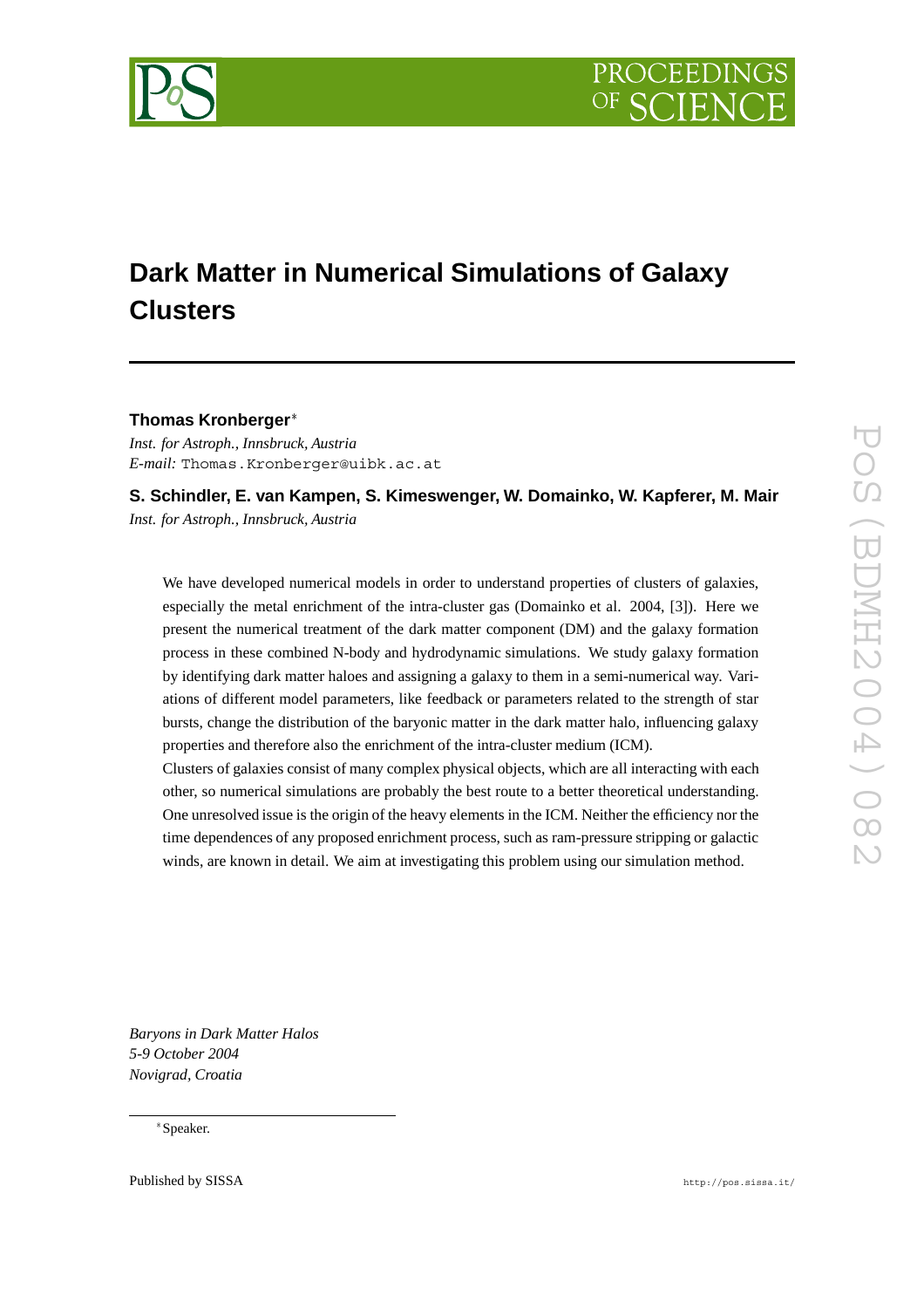| $\Omega_{\Lambda}$ $\Omega_{M}$ $\Omega_{b}$ $h_0$ $\sigma_8$ |  |  |
|---------------------------------------------------------------|--|--|

0.7 0.3 0.04 0.7 0.93

## **Table 1:** The parameters of the cosmological model

#### **1. The Simulations**

For the cosmological evolution of the dark matter component we use an N-body tree code, which allows us to follow the non-linear evolution of the density distribution. The cosmology we have chosen is a standard  $\Lambda$ CDM model, whose basic parameters are given in table 1. The initial conditions are set by using the method of constrained Gaussian random fields. In these N-body simulations galaxy haloes are identified continuously using a local density percolation technique. This approach enables us to follow the merger histories of dark matter haloes of present-day galaxies. Percolation, also known as 'friends-of-friends', links together particles with a pairwise distance which is less than a given cut-off length. We use a linking length which is modified by the local density to avoid overmerging, i.e. the problem that substructure is not identified in dense regions. Once a dark matter halo is found, it is checked whether it forms a virialised structure. If this is the case, it is assumed that a galaxy can form within that halo and the dark matter particles are replaced by a single softened particle. This replacement is performed in order to avoid a numerical disruption of low mass haloes. To this particle various galaxy properties are assigned in a semi numerical way [1], i.e. using scaling relations or empirical rules. These galaxy properties are then, together with the gravitational potential of the dark matter, passed to a shock-capturing gridbased piecewise parabolic method (PPM) hydrodynamic simulation and interaction mechanisms of the galaxies with the ICM such as ram-pressure stripping and galactic winds are modelled. The simulations are performed on a nested grid, in order to get high resolution at the cluster centre.

## **2. Investigation of Galaxy Formation Parameters**

In order to understand the importance of the choice of the galaxy formation parameters on the final galaxy population and hence on the enrichment processes we tested different models. One example is presented here. For the disc scale length  $r_d$ , the approximation of Mo et. al (1998) [2] is applied. The ratio of the angular momentum of a galactic disc to that of its dark matter halo is one parameter of this model, which we have varied. In model 1 each forming galactic disc gets the same angular momentum as the dark matter halo but in model 2 it gets only half of it. Hence the discs get smaller and denser in the second case, have more star formation and therefore a higher metallicity. This result is shown in figure 1. As a consequence of the smaller discs, ram-pressure stripping becomes less efficient. But, as the ejected gas is more metalrich than for larger discs, the effect on the enrichment efficiency is smaller than expected from just looking at the functional dependences of ram-pressure stripping. The mass-loss rate is shown in figure 2 as a function of time. Clearly, the larger discs of model 1 get stripped more efficiently at the beginning until their gas discs become equal in size to those in model two and the mass-loss rates become comparable.